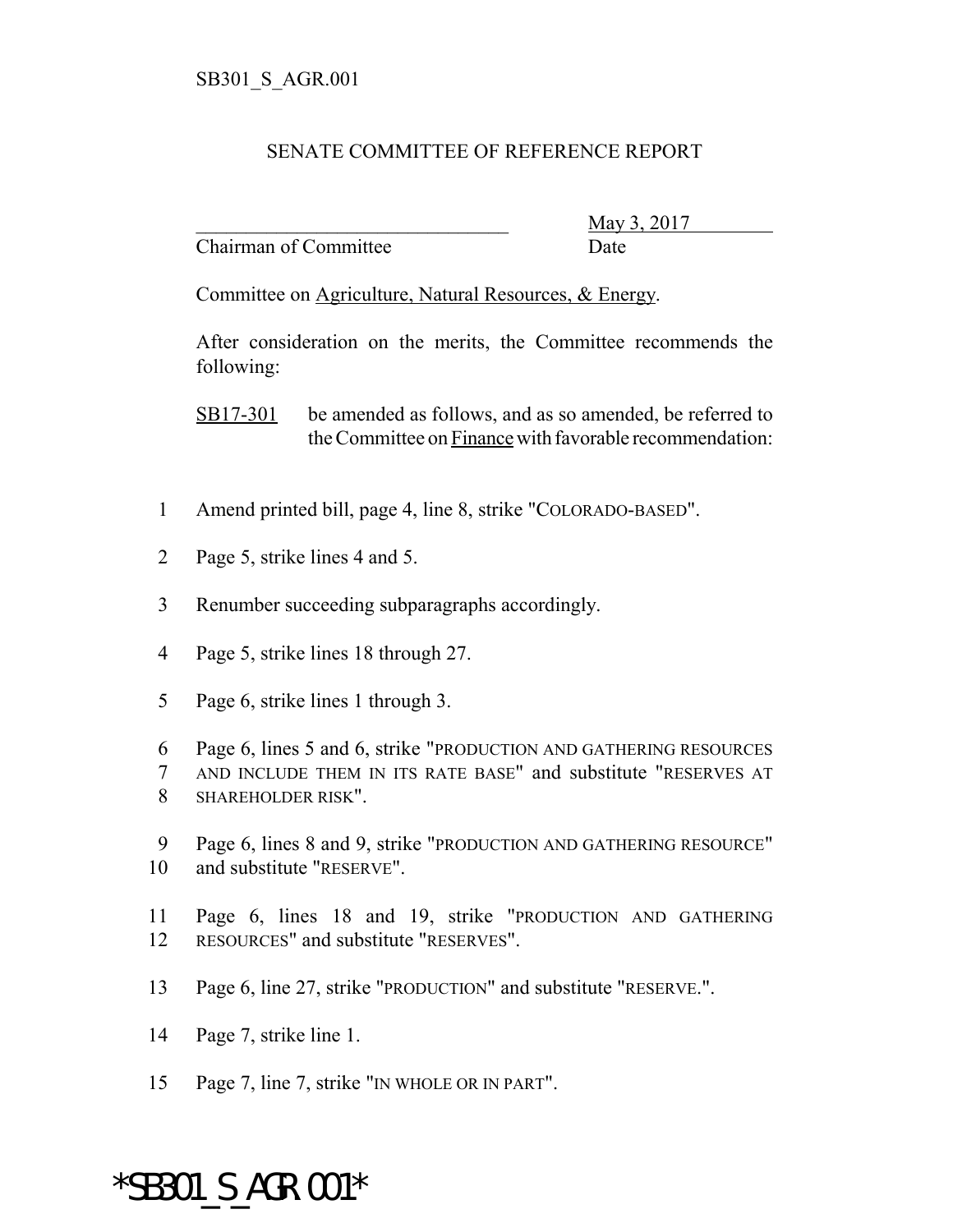- Page 7, strike lines 9 through 13.
- Renumber succeeding subparagraphs accordingly.
- Page 7, strike lines 19 through 27.
- Page 8, strike lines 1 and 2 and substitute:

 "(4) (a) THE COMMISSION SHALL APPROVE AN APPLICATION IF THE APPLICATION ENHANCES AN".

- Page 8, line 5, strike "PLAN" and substitute "APPLICATION".
- Page 8, line 10, strike "PRODUCTION AND GATHERING RESOURCES" and substitute "RESERVES".
- Page 8, line 15, strike "NOT BE" and substitute "ONLY BE" and strike "UNLESS" and substitute "IF".
- Page 8, line 17, strike "AFFECTED." and substitute "AFFECTED BY THE REMOVAL.".
- Page 8, lines 18 and 19, strike "NATURAL GAS PRODUCTION AND GATHERING ASSETS COSTS OF SERVICE" and substitute "THE COST OF ACQUIRING NATURAL GAS RESERVES".
- Page 8, strike lines 26 and 27 and substitute "PORTFOLIO.".
- Page 9, strike lines 1 through 3.
- Page 9, before line 4 insert:
- "(d) AN INVESTOR-OWNED UTILITY'S COSTS ASSOCIATED WITH ANY APPROVED APPLICATION MAY NOT BE RECOVERED THROUGH ANY RATE ADJUSTMENT.
- **SECTION 3.** In Colorado Revised Statutes, **add** 40-2-126.5 as follows:
- **40-2-126.5. Distribution facilities improvements to distribution grid - planning - approval - definitions.** (1) AS USED IN THIS SECTION, UNLESS THE CONTEXT OTHERWISE REQUIRES:

## $*$ SB301 S AGR.001 $*$  -2-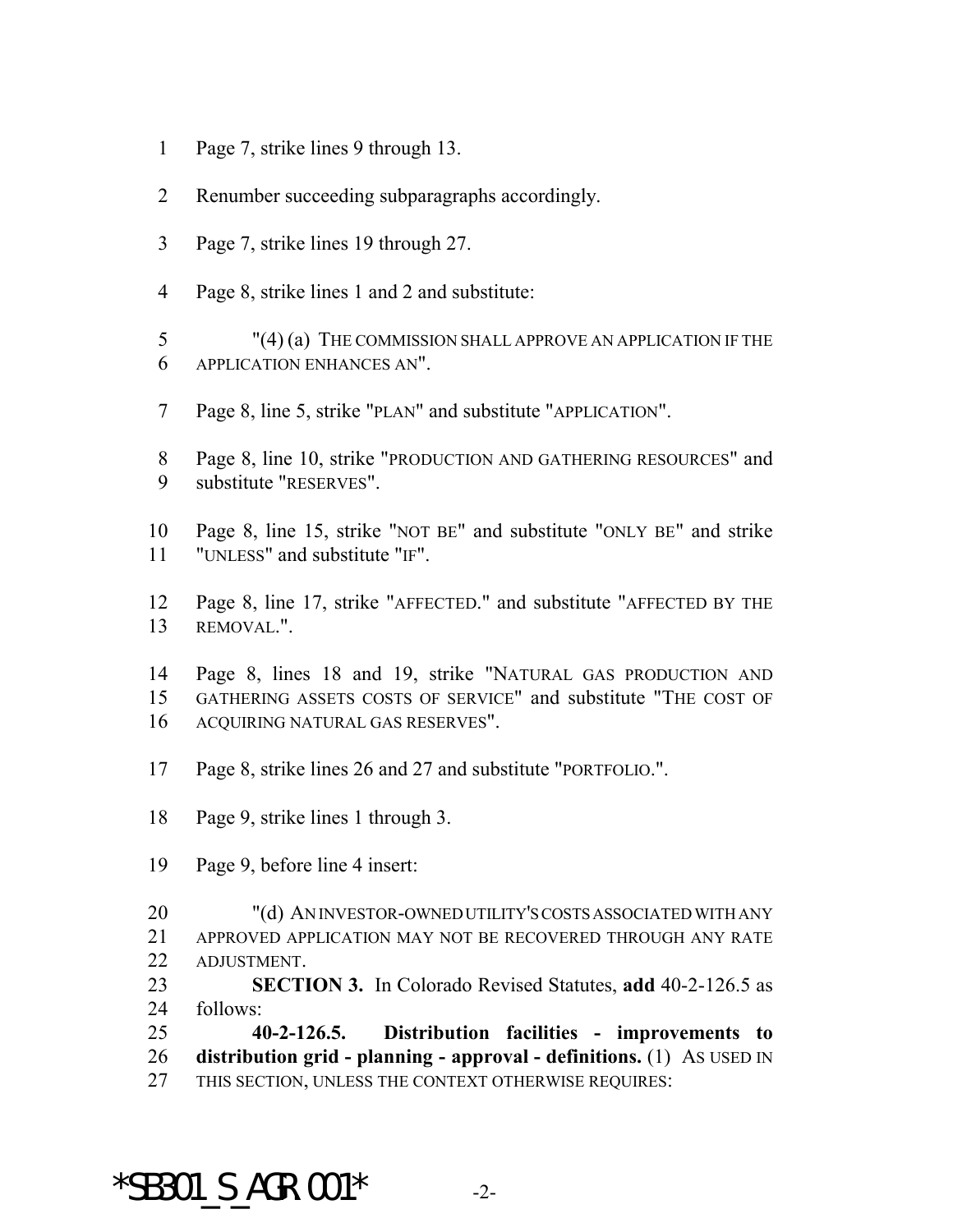(a) "DISTRIBUTED ENERGY RESOURCES" MEANS DISTRIBUTED 2 GENERATION, AS DEFINED IN SECTION  $40-2-124$   $(1)(a)(III)$ , AS WELL AS DEMAND RESPONSE PROGRAMS AND DISTRIBUTED ENERGY STORAGE.

 (b) "DISTRIBUTION RESOURCE PLAN" MEANS A PLAN FOR: (I) DISTRIBUTION GRID UPGRADES AND INVESTMENTS; AND

 (II) FORECASTING OF DISTRIBUTED GENERATION DEMAND AND PENETRATION, AND INVESTMENTS TO ACCOMMODATE THAT DEMAND AND PENETRATION.

 (c) "QUALIFYING RETAIL UTILITY" MEANS INVESTOR-OWNED ELECTRIC UTILITIES SERVING MORE THAN FIVE HUNDRED THOUSAND CUSTOMERS IN COLORADO AND DOES NOT INCLUDE MUNICIPALLY-OWNED ELECTRIC UTILITIES OR COOPERATIVE ELECTRIC ASSOCIATIONS.

 (2) AS PART OF THE ELECTRIC RESOURCE PLANNING PROCESS, EACH QUALIFYING RETAIL UTILITY IN COLORADO SHALL SUBMIT TO THE COMMISSION A PROPOSAL FOR A DISTRIBUTION RESOURCE PLAN.

 (3) THE COMMISSION SHALL REVIEW EACH QUALIFYING RETAIL UTILITY'S DISTRIBUTION RESOURCE PLAN PROPOSAL AND APPROVE, MODIFY AND APPROVE, OR REJECT A DISTRIBUTION RESOURCE PLAN FOR THE QUALIFYING RETAIL UTILITY.

 (4) AFTER APPROVAL OF A QUALIFYING RETAIL UTILITY'S DISTRIBUTION RESOURCE PLAN, THE QUALIFYING RETAIL UTILITY'S EXPENDITURES FOR DISTRIBUTION INFRASTRUCTURE NECESSARY TO EFFECTUATE THE PLAN MAY BE PROPOSED AND CONSIDERED AS PART OF 24 THE NEXT GENERAL RATE CASE FOR THE QUALIFYING RETAIL UTILITY. THE COMMISSION MAY APPROVE THESE EXPENDITURES IF IT CONCLUDES THAT RATEPAYERS WOULD REALIZE NET BENEFITS AND THE ASSOCIATED COSTS ARE JUST AND REASONABLE. THE COMMISSION SHALL ALSO ADOPT CRITERIA, BENCHMARKS, AND ACCOUNTABILITY MECHANISMS TO EVALUATE THE SUCCESS OF ANY INVESTMENT AUTHORIZED PURSUANT TO A DISTRIBUTION RESOURCE PLAN.".

Renumber succeeding sections accordingly.

32 Page 56, line 7, strike "IS" and substitute "OR PRIVATE THIRD PARTY THAT IS FINANCING THE IMPROVEMENTS ARE".

page 57, after line 14 insert:

 "**SECTION 25. No appropriation.** The general assembly has determined that section 2 of this act can be implemented within existing appropriations, and therefore no separate appropriation of state money is

## $*$ SB301 S AGR.001 $*$  -3-